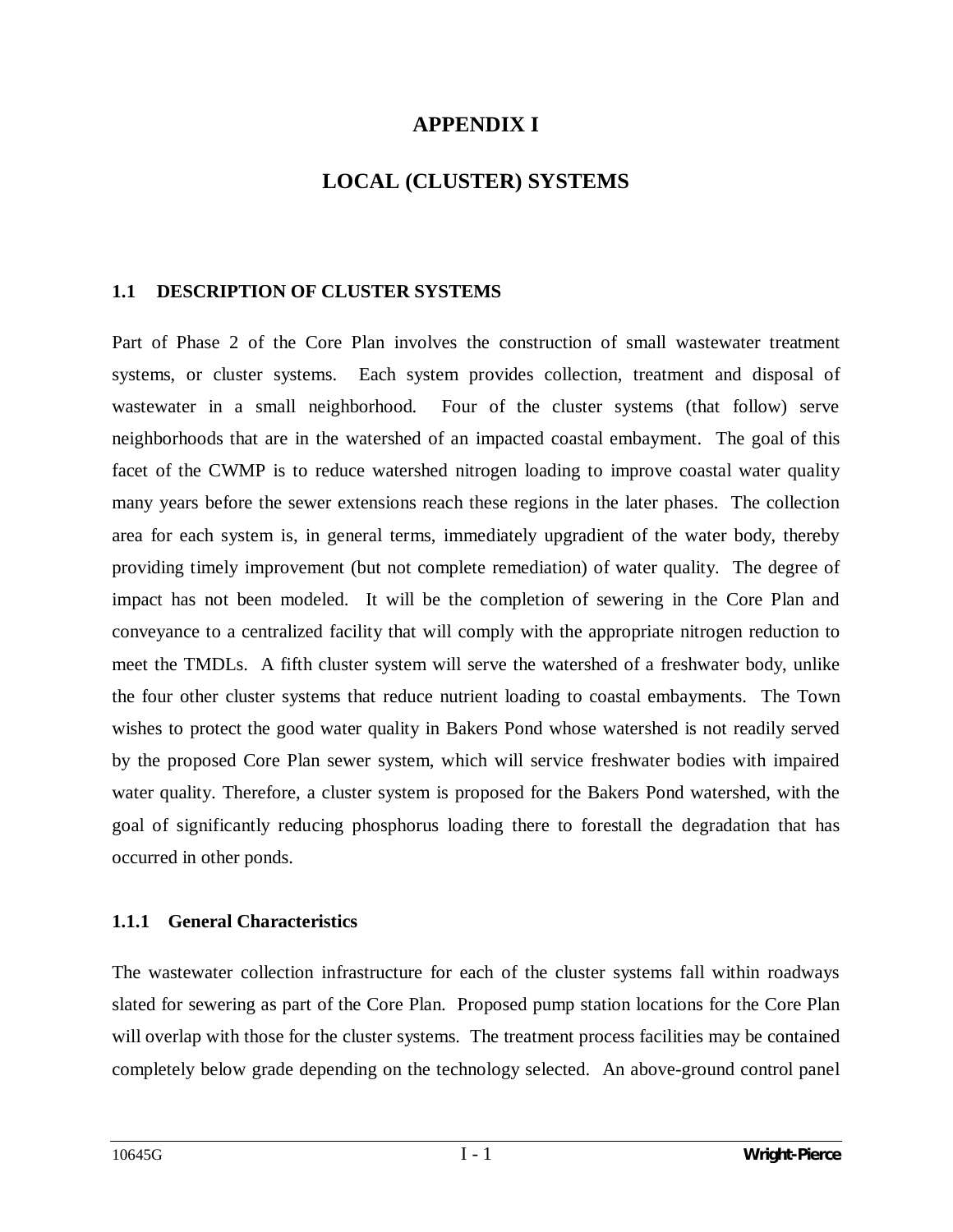may be the only visible addition post-construction. In other cases, a few above-grade tanks and a small building may be required, but appropriately screened with fencing and landscaping. The proposed effluent disposal technology in all cases is subsurface leaching. This may result in additional green area adjacent to the treatment facilities, or may be located in a mowed right-ofway, or put to dual use with parking or athletic activities. A conventional gravity sewer would collect the wastewater, supplemented by grinder pumps and low pressure sewers where appropriate.

### **1.1.2 Cluster System around Little Cove**

Little Cove is a sub-watershed in the Nauset system. A small-scale system in this watershed would serve 29 properties. Figure I-1 depicts the extent of the service area for this cluster system. The expected annual average flow is 5,900 gpd; that translates to a design flow of 14,000 gpd. This system would be designed around a target effluent nitrogen concentration of 5 mg/l. This system would require a groundwater discharge permit. Treatment of the wastewater could be achieved with a multi-stage fixed-film process or a membrane bioreactor. Other key statistics of this system are provided side-by-side with the other cluster systems in Table I-1.

### **1.1.3 Cluster System around Lonnie's Pond**

Lonnie's Pond is a sub-watershed in the Pleasant Bay system. A small-scale system in this watershed would serve 31 properties. Figure I-2 depicts the extent of the service area for this cluster system. The expected annual average flow is 5,500 gpd; that translates to a design flow of 14,000 gpd. This system would be designed around a target effluent nitrogen concentration of 5 mg/l. This system would require a groundwater discharge permit. Treatment of the wastewater could be met with a multi-stage fixed-film process or a membrane bioreactor. Other key statistics of this system are provided side-by-side with the other cluster systems in Table I-1.

## **1.1.4 Cluster System around Areys Pond**

Areys Pond is a sub-watershed in the Pleasant Bay system. A small-scale system in this watershed would serve 27 properties. Figure I-3 depicts the extent of the service area for this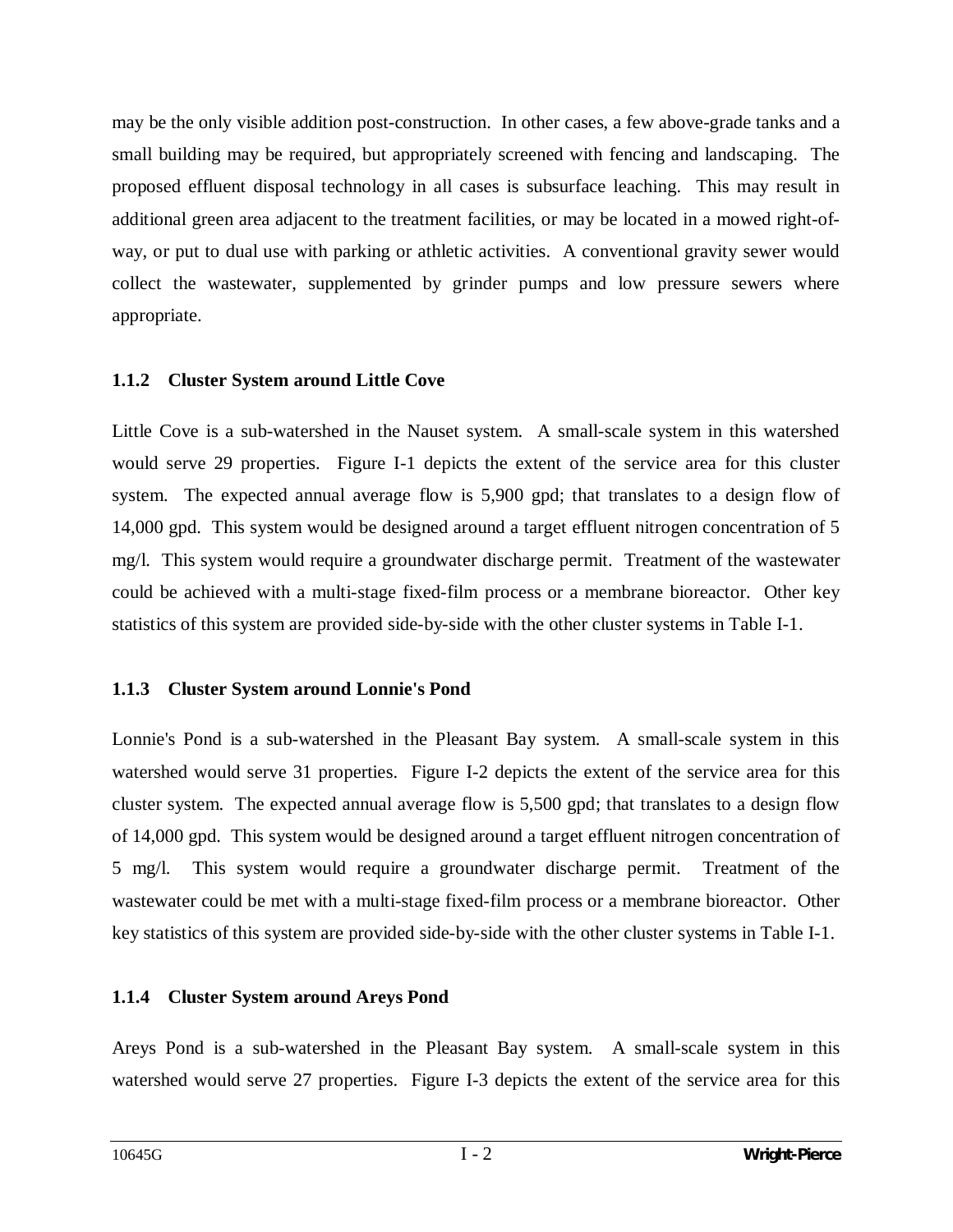cluster system. The expected annual average flow is 3,400 gpd; that translates to a design flow of 9,900 gpd. This system would be designed around a target effluent nitrogen concentration of 8 mg/l. This system would require Board of Health review and approval under Title 5. Treatment of the wastewater could be achieved with a fixed-film process. Other key statistics of this system are provided side-by-side with the other cluster systems in Table I-1.

#### **Table I-1**

#### **Characteristics of Cluster Systems**

|                                                                   | <b>Sub-watershed to be Served</b> |                  |                      |                 |
|-------------------------------------------------------------------|-----------------------------------|------------------|----------------------|-----------------|
| <b>Characteristics</b>                                            | Little<br>Cove                    | Lonnie's<br>Pond | <b>Areys</b><br>Pond | Paw Wah<br>Pond |
|                                                                   |                                   |                  |                      |                 |
| Major watershed                                                   | Nauset                            | Pleasant         | Pleasant             | Pleasant        |
|                                                                   | System                            | Bay              | Bay                  | Bay             |
| Properties to be served                                           | 29                                | 31               | $\overline{27}$      | $\overline{37}$ |
| Flows, gpd                                                        |                                   |                  |                      |                 |
| Design                                                            | 14,000                            | 14,000           | 9,900                | 21,000          |
| Expected annual average                                           | 5,900                             | 5,500            | 3,400                | 9,400           |
| Target effluent N conc., mg/l                                     | 5                                 | 5                | 8                    | 5               |
| N removal, lb/yr                                                  | 379                               | 439              | 187                  | 611             |
| N removal, as % of TMDL                                           | unknown                           | 67               | 60                   | 67              |
| Percentage of properties within<br>10-yr travel time of embayment | unknown                           | about 90%        | nearly 100%          | about 60%       |
| Centralized sewer phase                                           | $\overline{4}$                    | 3 and 5          | 5                    | 5               |
| Land acquisition                                                  | yes                               | yes              | yes                  | yes             |
| Effluent disposal area, sq.ft.                                    | 7,000                             | 7,000            | 27,000               | 10,700          |
| Impact on undisturbed land                                        |                                   |                  |                      |                 |
| Sewers and pump stations                                          | no                                | no               | no                   | yes             |
| Treatment facility                                                | no                                | maybe            | yes                  | yes             |
| Effluent disposal                                                 | no                                | yes              | yes                  | yes             |
| Pump stations within floodplains                                  | no                                | no               | yes                  | yes             |
| Facilities within                                                 | yes                               | yes              | yes                  | yes             |
| 100 feet of wetlands                                              |                                   |                  |                      |                 |
| Presence of:                                                      |                                   |                  |                      |                 |
| Rare species habitat                                              | no                                | no               | no                   | no              |
| Historic/archaeological resources                                 | no                                | no               | yes                  | no              |
|                                                                   |                                   |                  |                      |                 |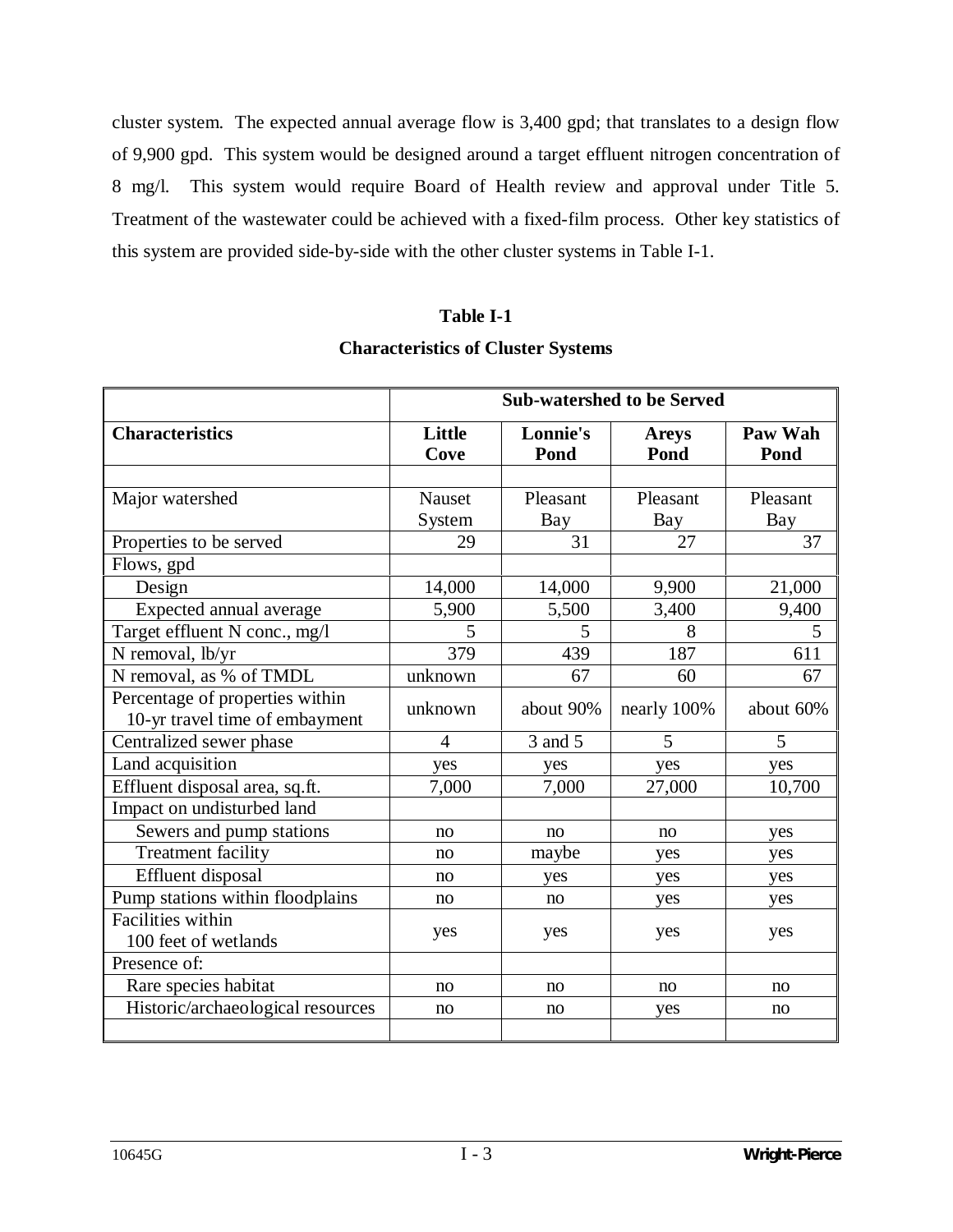#### **1.1.5 Cluster System around Paw Wah Pond**

Paw Wah Pond is a sub-watershed in the Pleasant Bay system. A small-scale system in this watershed would serve 29 properties. Figure I-4 depicts the extent of the service area for this cluster system. The expected annual average flow is 5,900 gpd; that translates to a design flow of 14,000 gpd. This system would be designed around a target effluent nitrogen concentration of 5 mg/l. This system would require a groundwater discharge permit. Treatment of the wastewater could be achieved with a multi-stage fixed-film process or a membrane bioreactor. Other key statistics of this system are provided side-by-side with the other cluster systems in Table I-1.

#### **1.1.6 Cluster System around Bakers Pond**

Bakers Pond is a sub-watershed in the Pleasant Bay system. A small-scale system in this watershed would serve 7 properties. Figure I-5 depicts the extent of the service area for this cluster system. The expected annual average flow is 1,400 gpd; that translates to a design flow of 2,640 gpd. This system would require Board of Health review and approval under Title 5. Treatment of the wastewater would be achieved with a conventional Title 5 system. Phosphorus enrichment in this watershed is the primary concern. Septic system effluent immediately upgradient of the pond is a primary source. Unlike the other four cluster systems, nitrogen enrichment is not a critical factor. Additionally, the driving factor behind the installation of the Bakers Pond cluster system is not level of treatment, but relocation of effluent disposal. Therefore, conventional Title 5 treatment and disposal is appropriate. Relocating the effluent disposal from immediately upgradient of the pond, to a downgradient location, provides protection from nutrient enrichment. A portion of the pond shoreline extends into the Town of Brewster. Providing wastewater collection for upgradient parcels in Brewster would aid in the preservation of Bakers Pond water quality and should be explored prior to the design of Phase 2.

### **1.2 DEGREE OF NITROGEN REMOVAL**

The degree of nitrogen removal provided at the cluster systems was evaluated to strike a balance between cost and water quality improvement. A consensus was reached at a meeting with DEP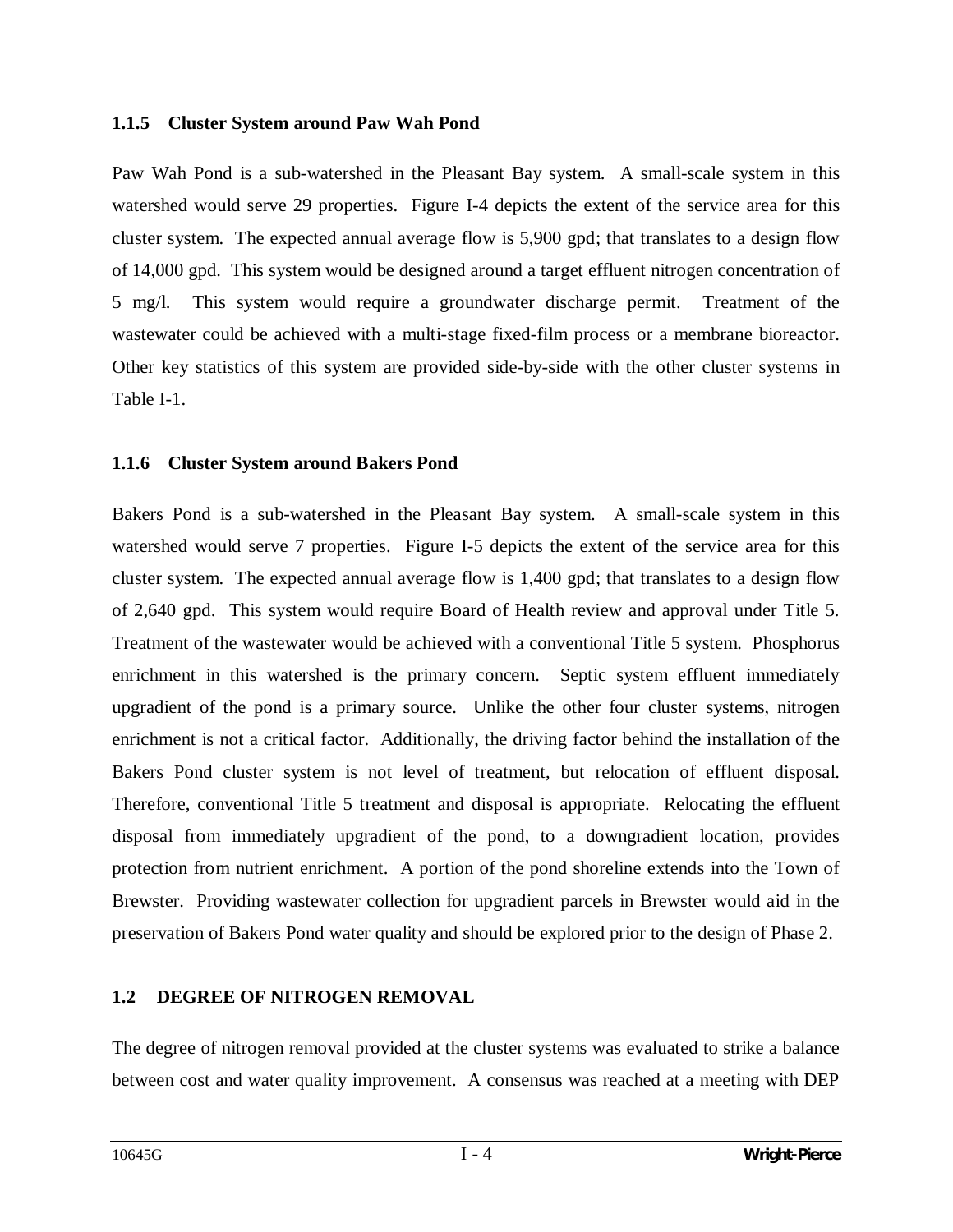and the Cape Cod Commission that small-scale systems could reach effluent nitrogen concentrations of 5 or 10 mg/l. If these concentrations are regularly met (feasible with appropriate oversight and maintenance) these cluster systems could achieve 60% or more of the TMDL in their respective sub-watersheds. Prior to the construction of these cluster systems in Phase 2 of the project, the Town will work with MEP to quantify the water quality improvement that is expected as a result of the nitrogen load reduction these systems provide. At that time, the Town will weigh the costs against the improvement and decide if some or all of the cluster systems should be built. As Core Plan phases are completed, an evaluation of the extent of new sewer required in watersheds with cluster systems should be conducted to determine if the cluster systems should remain in operation, or be replaced by sewers leading to the centralized facility.

#### **1.3 IMPLEMENTATION STEPS**

Each of the sites identified for wastewater facilities have been reviewed by the Massachusetts Historical Commission. Undisturbed portions of the sites are either within, or proximate to, areas where archaeological resources could be present. The archaeological sensitivity is primarily due to the environmental setting (proximity to water and in level areas with welldrained soils). A reconnaissance archaeological survey should be conducted to assess all of the cluster sites. The Town has committed to this work and set a budget in its capital plan for surveys during the design phase of the project.

### **1.4 CAPITAL COSTS**

Capital costs for the cluster systems have been estimated in three categories: 1) collection, 2) treatment and disposal, and 3) land costs. The collection costs for the 4 coastal cluster systems are technically associated with the Core Plan, because the portion of the overall sewer system that would lead to the cluster system would be constructed as part of the central collection system if the cluster systems are not built. Treatment and disposal costs have been separately estimated (see Table 11-7) to provide a basis for deciding if early nitrogen control is cost effective for the systems serving coastal water bodies. Land costs for treatment and disposal sites are included with other project land costs in Table 11-7 and the associated text provides the basis for the land cost estimates.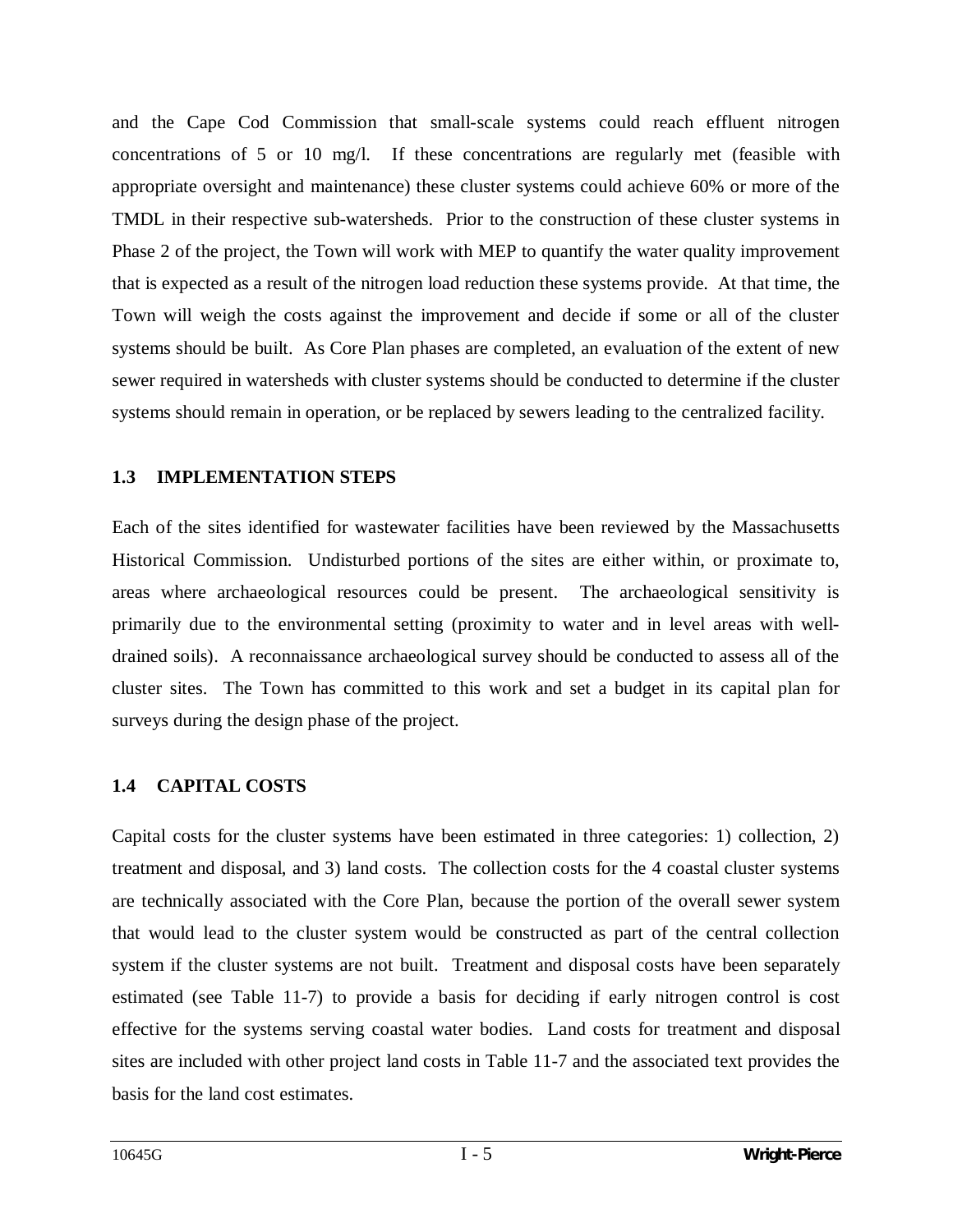

Wednesday, Ocbber 6, 2010 1:20:53 PM<br>ntProjects10645B-Orleans10645G2010\_CWMP\_SEIRN-1.mxd W:\GIS\_Development\Projects\10645B-Orleans\10645G\2010\_CWMP\_SEIR\I-1.mxd Wednesday, October 6, 2010 1:20:53 PM Develop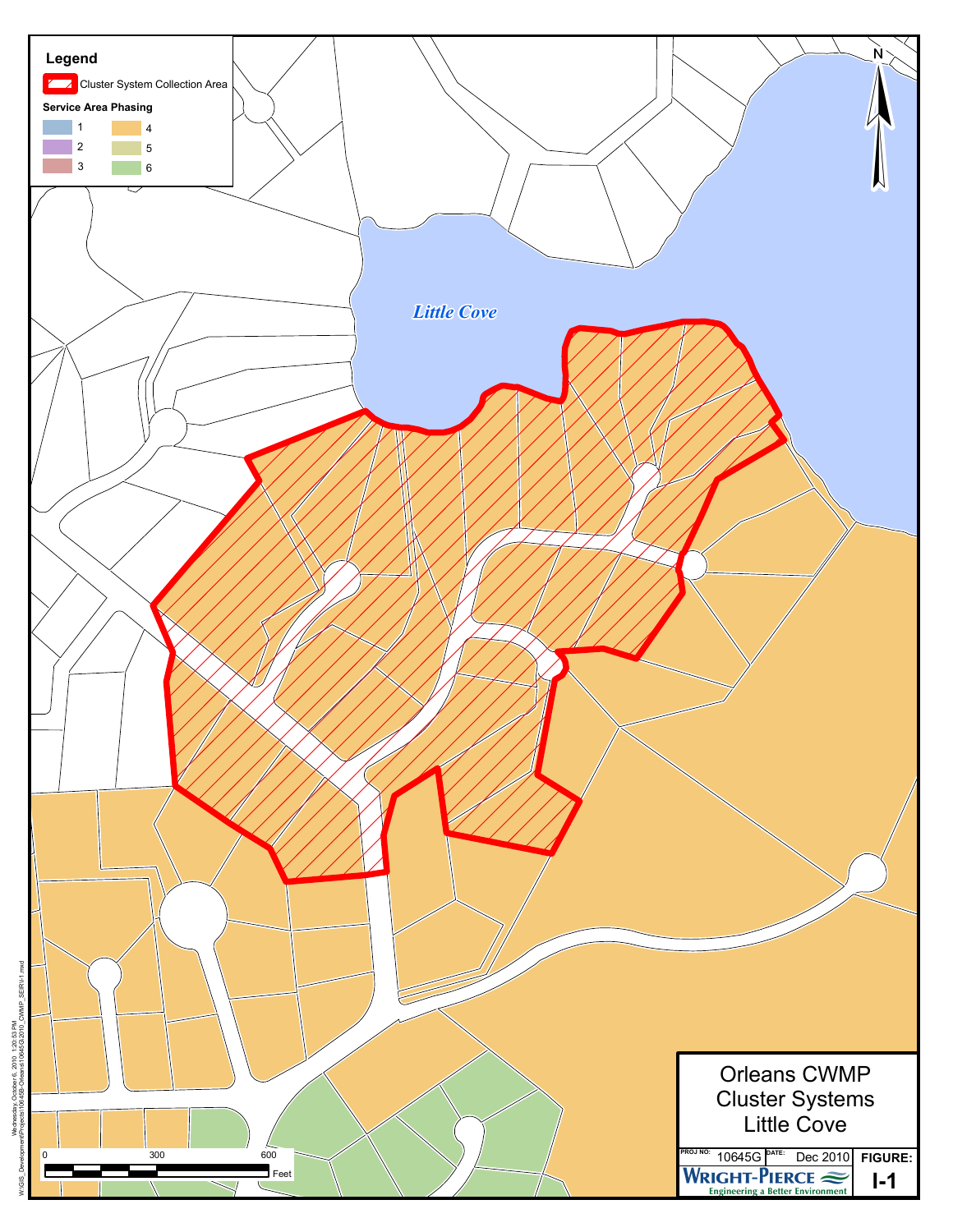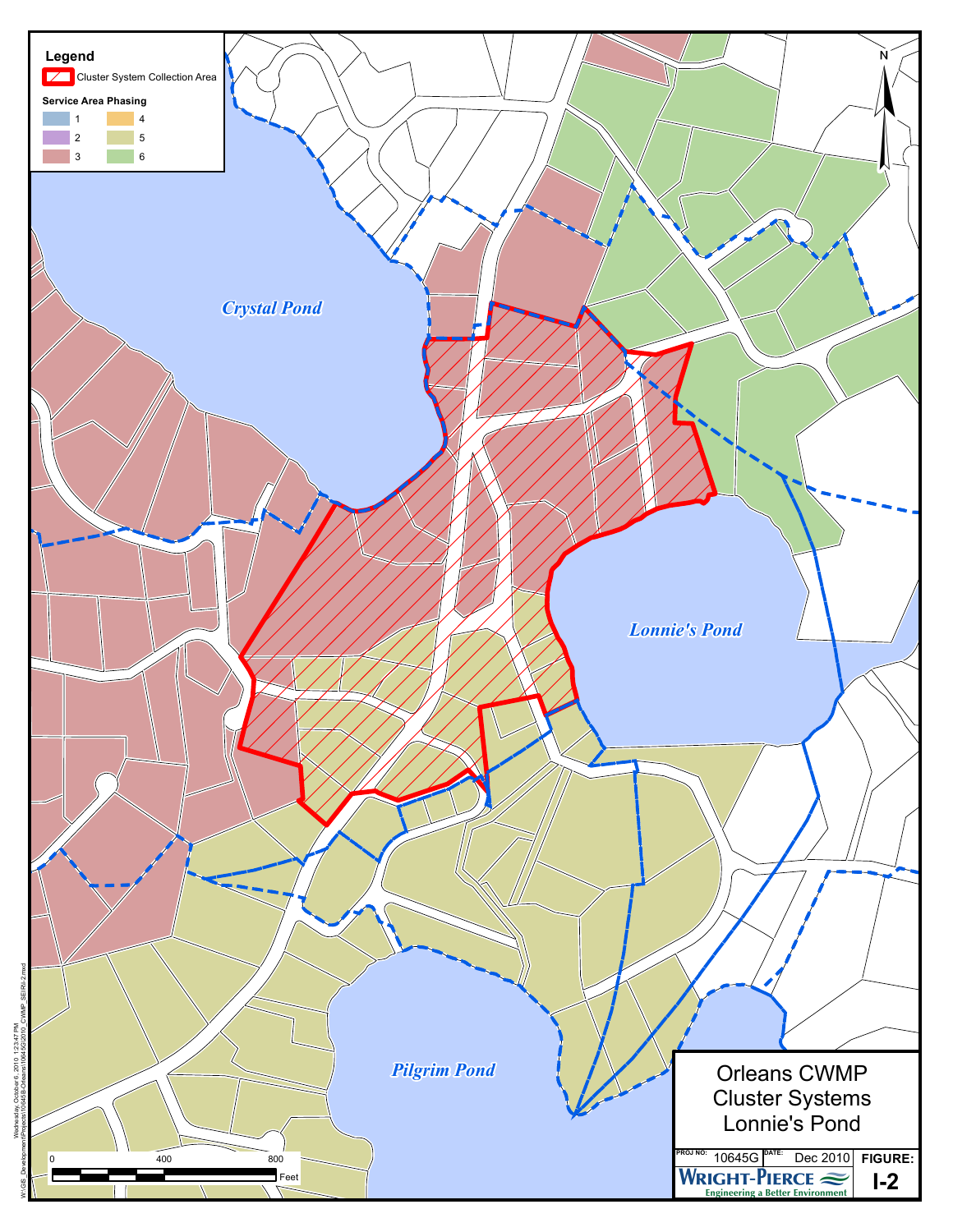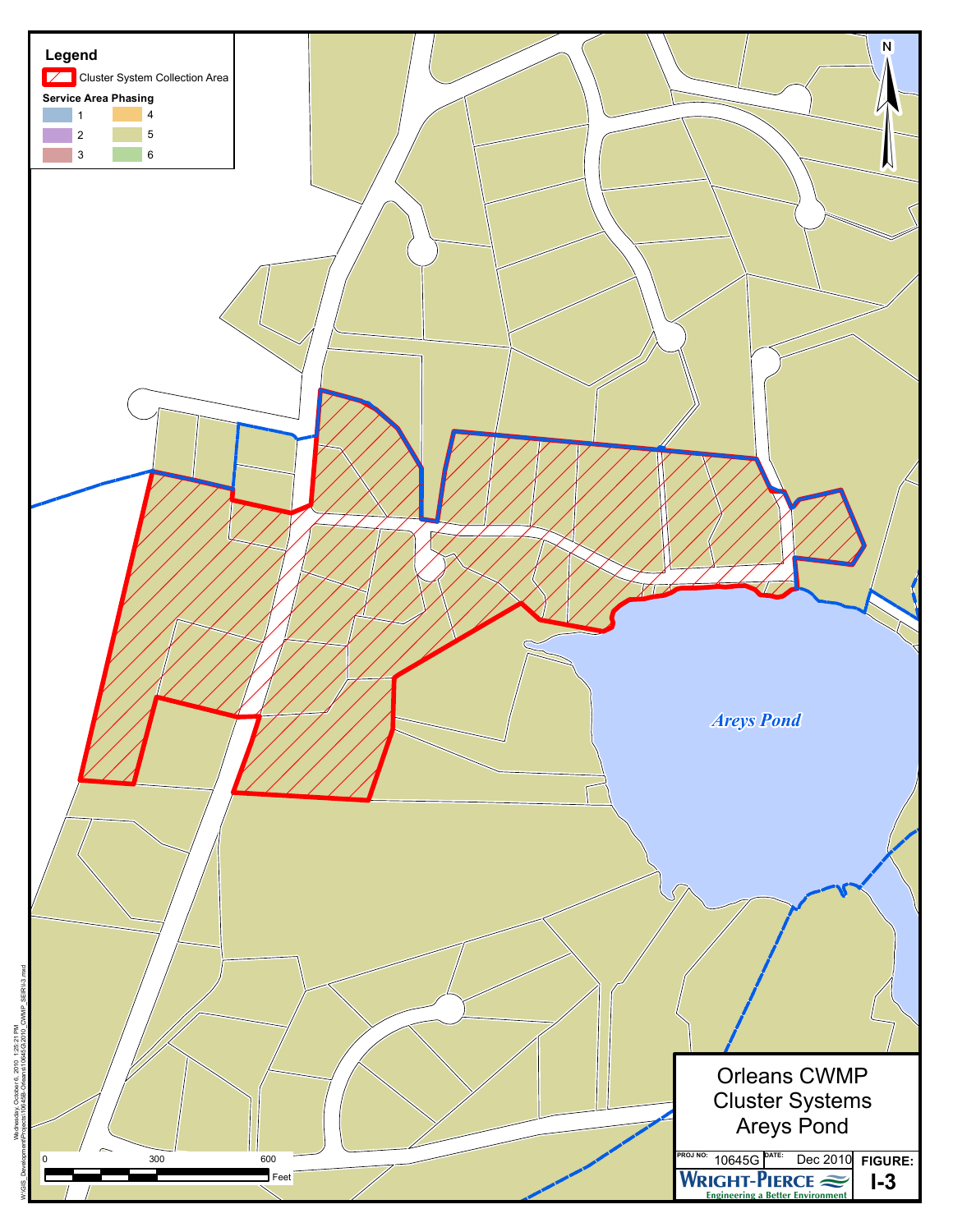